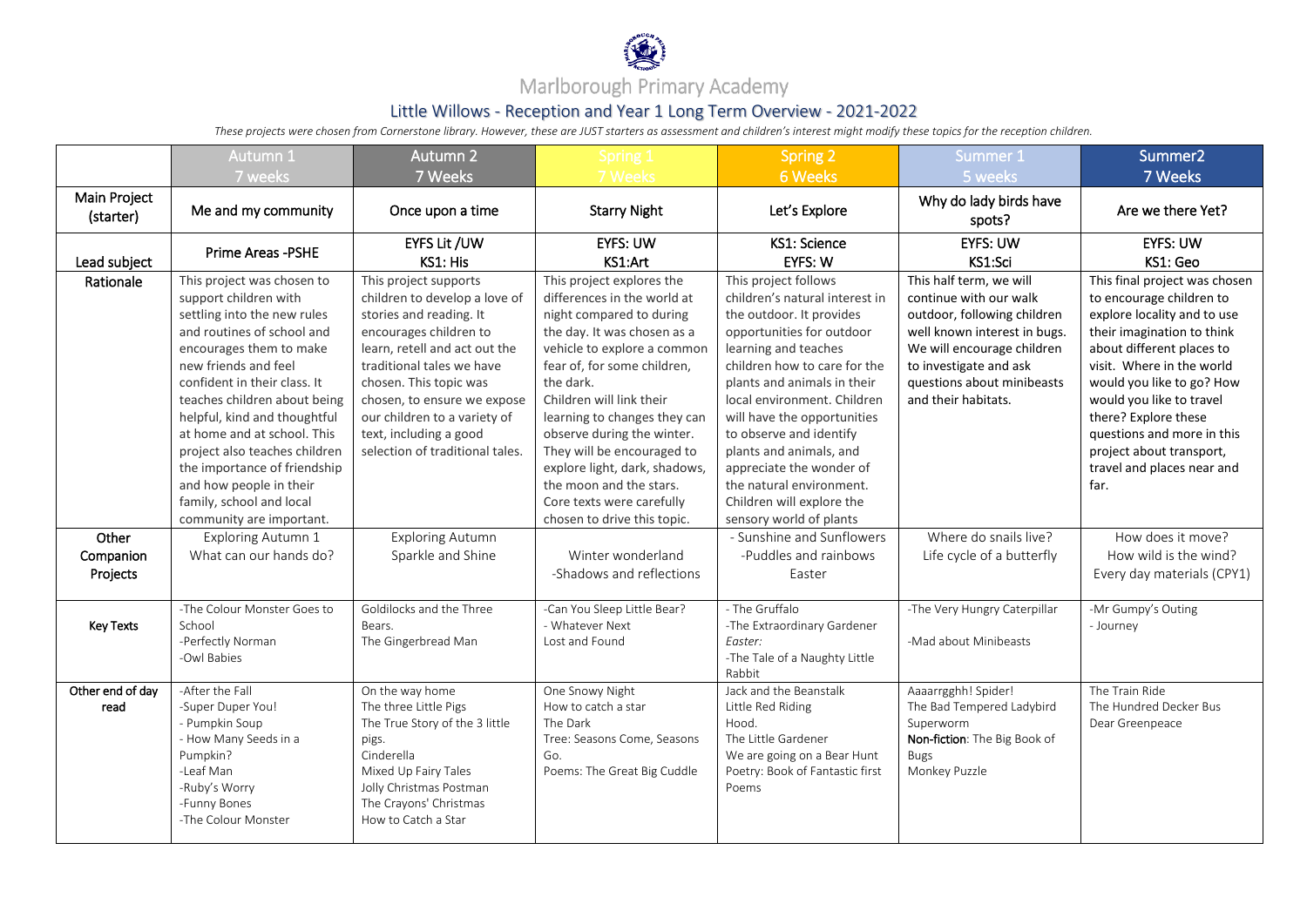| Hooks and other | Settling in                                                                                                            | Nativity                     | Make the classroom dark and                                      | Forest school trip          | Minibeast Safari                                                 | Trip on a bus, train and on the |
|-----------------|------------------------------------------------------------------------------------------------------------------------|------------------------------|------------------------------------------------------------------|-----------------------------|------------------------------------------------------------------|---------------------------------|
| events          | Teddy Bear Picnic                                                                                                      |                              | have a pretend 'night party'.                                    | Easter fayre                | Every child to have their own                                    | Ferry.                          |
|                 |                                                                                                                        |                              | Using torches, glow sticks, etc.                                 | Science Week                | caterpillar.                                                     |                                 |
|                 |                                                                                                                        |                              | Make shadows.                                                    |                             | Eid -- 2nd May 2022. *                                           |                                 |
|                 |                                                                                                                        |                              | Pyjama Party                                                     | *Ramadan Begins - 2nd April |                                                                  |                                 |
|                 |                                                                                                                        |                              |                                                                  | 2022.                       |                                                                  |                                 |
|                 |                                                                                                                        |                              |                                                                  |                             |                                                                  |                                 |
| Seasonal        | Harvest Time                                                                                                           | Celebrations: Bonfire Night, | Winter                                                           | St Patrick & St David's     | Trip to an animal place                                          | Father's Day                    |
| opportunities   | Autumn                                                                                                                 | Hanukah, Remembrance Day     |                                                                  | Easter                      | St George's Day                                                  | Sports day                      |
|                 |                                                                                                                        | St Andrews day.              |                                                                  | World Book Day -Booknic     |                                                                  | Summer Fayre                    |
|                 |                                                                                                                        |                              |                                                                  | Mother's Day                |                                                                  |                                 |
| Assessment      | Baseline, SL Therapist,                                                                                                | Phonics                      | Phonics                                                          | Phonics                     | Phonics                                                          | Phonics                         |
|                 | Analysis: identify gaps, adapt                                                                                         |                              | Y1 maths                                                         | Y1 maths                    | Y1 maths                                                         | End of year EYFS profile        |
|                 | curriculum and plan large,                                                                                             |                              |                                                                  |                             |                                                                  | Y1 Pira                         |
|                 | small, 1:1 interventions.                                                                                              |                              |                                                                  |                             |                                                                  |                                 |
| Literacy        | Reading                                                                                                                |                              | <b>Reading</b>                                                   |                             | Reading                                                          |                                 |
|                 |                                                                                                                        |                              | To identify title, author and illustrator.                       |                             | To check for sense and notice if a familiar phrase or label is   |                                 |
|                 | To recognise familiar logos and labels within the familiar<br>environment. For example, other children's- names, local |                              | To answer 'how' and 'why' questions in response to               |                             | muddled up                                                       |                                 |
|                 | shops, etc.                                                                                                            |                              | prominent aspects or events in stories (e.g. \"Why did the       |                             |                                                                  |                                 |
|                 | To name and talk about the different parts of a book, e.g.                                                             |                              | wolf huff and puff. (With prompting and support.).               |                             | To look at and talk about illustrations and print in fiction and |                                 |
|                 | front cover.                                                                                                           |                              | To look at and talk about illustrations and print in fiction and |                             | non-fiction books and print in the environment.                  |                                 |
|                 | To identify title in a book.                                                                                           |                              | non-fiction books and print in the environment.                  |                             |                                                                  |                                 |
|                 | To listen and identify sounds in the environments.                                                                     |                              | To name and talk about the different parts of a book, e.g.       |                             | To listen to stories and express views about events or           |                                 |
|                 | To understand that letter(s) on the page symbolise spoken                                                              |                              | front cover/ back cover/ pages.                                  |                             | characters in the story (e.g. \"I liked it when  It was very     |                                 |
|                 | sounds in words.                                                                                                       |                              | To engage in extended conversations about stories, learning      |                             | funny because")                                                  |                                 |
|                 | To attempt to forms letters appropriately and write their                                                              |                              | new vocabulary.                                                  |                             |                                                                  |                                 |
|                 | name.                                                                                                                  |                              |                                                                  |                             | To demonstrate understanding of what has been read by            |                                 |
|                 | To attempt to write simple words with guidance.                                                                        |                              | Word reading - phonics                                           |                             | retelling stories and narratives using their own words and       |                                 |
|                 | To listen to familiar stories and to recall facts.                                                                     |                              | To recognise grapheme-phoneme correspondences all of             |                             | recently introduced vocabulary.                                  |                                 |
|                 | To look at and talk about illustrations.                                                                               |                              | single letter graphemes.                                         |                             |                                                                  |                                 |
|                 |                                                                                                                        |                              | To recognise all 'Set 1' diagraphs (RWI).                        |                             | <b>Word reading - phonics</b>                                    |                                 |
|                 | <b>Word reading - phonics</b>                                                                                          |                              | To recognise some set 2 sounds (RWI- See phonics long term       |                             | To read rapidly the Set 2 Sounds (ay, ee, igh, ow, oo, oo, ar,   |                                 |
|                 | To listen to and say initial sounds in words.                                                                          |                              | plan)                                                            |                             | or) speedily.                                                    |                                 |
|                 | To identify, RWI set 1, taught sounds. (see phonics LT                                                                 |                              | To decode by sounding and blending, phoneme by                   |                             | To decode and read aloud, accurately, short sentences            |                                 |
|                 | planning)                                                                                                              |                              | phoneme, number of three-letter CVC words with known             |                             | containing a limited set of simple common exception words        |                                 |
|                 |                                                                                                                        |                              | phonemes and start to grow confidence with four letter           |                             | with taught grapheme-phoneme correspondences.                    |                                 |
|                 | <b>Writing</b>                                                                                                         |                              | words.                                                           |                             | To read Green and Purple                                         |                                 |
|                 | To listen to and say initial sounds in words.                                                                          |                              | To recognise taught 'common exception words' in a text           |                             |                                                                  |                                 |
|                 | To identify, RWI set 1, taught sounds.                                                                                 |                              | (Ditty and Red Story books-RWI).                                 |                             | Writing                                                          |                                 |
|                 |                                                                                                                        |                              | Writing                                                          |                             | To start a sentence with a capital letter and end it with a full |                                 |
|                 | <b>Handwriting</b>                                                                                                     |                              | To spell some familiar words.                                    |                             | stop.                                                            |                                 |
|                 | To start to make anti-clockwise and top to bottom                                                                      |                              | To build captions and start leaving spaces between the           |                             | To start extending sentences and to join them with the word      |                                 |
|                 | movements using mark making tools.                                                                                     |                              | words.                                                           |                             | 'and'.                                                           |                                 |
|                 | To give meaning to marks                                                                                               |                              | To start to build a short simple sentence with less adult        |                             |                                                                  |                                 |
|                 | To start to form some letters with adult support.                                                                      |                              | support.                                                         |                             | To re-read what they have written to check that it makes         |                                 |
|                 |                                                                                                                        |                              | To recognise capital letters and start using them at the start   |                             | sense.                                                           |                                 |
|                 |                                                                                                                        |                              | of a sentence.                                                   |                             |                                                                  |                                 |
|                 |                                                                                                                        |                              | To form some lower-case letter correctly.                        |                             | To form lowers case and capital letters correctly.               |                                 |